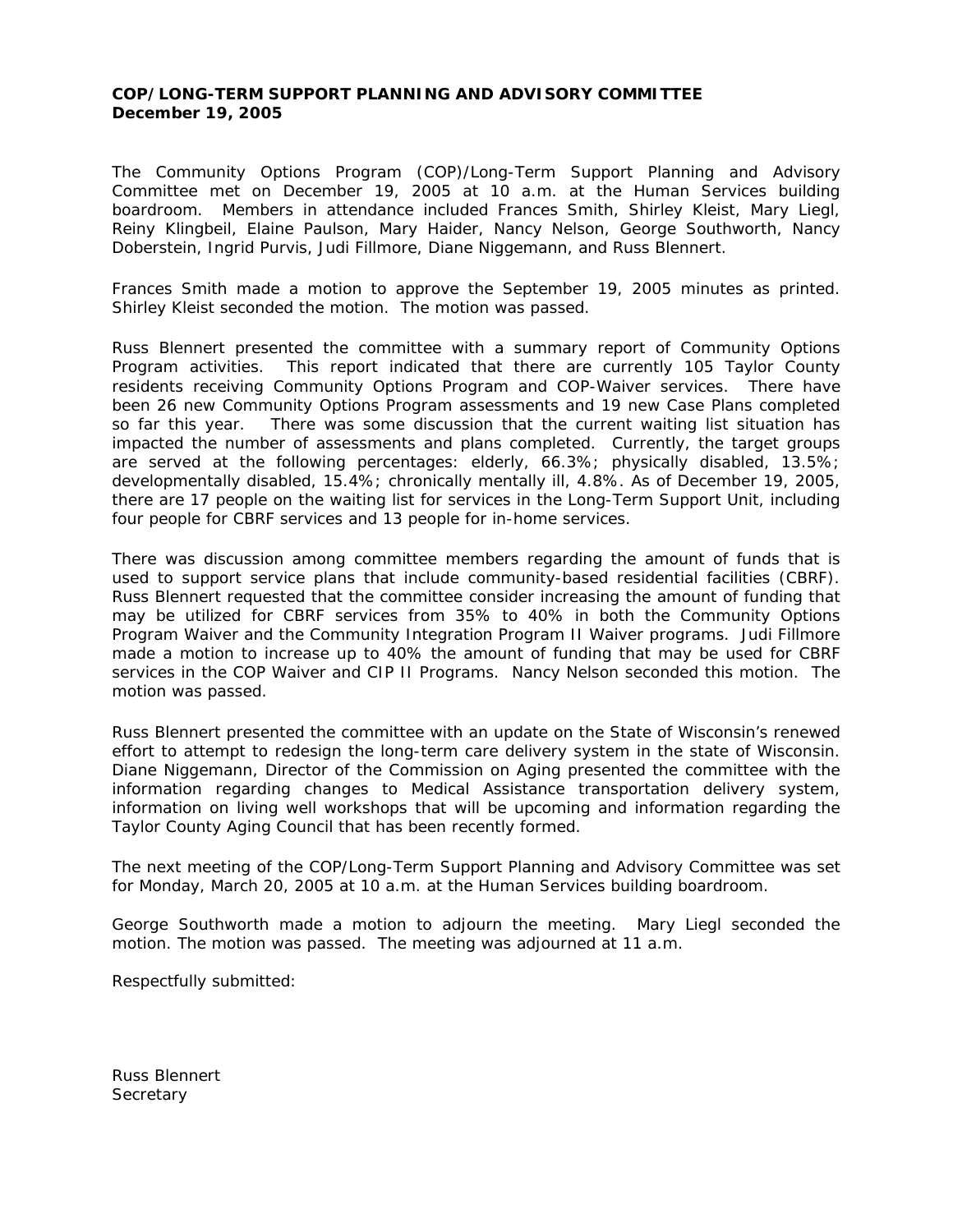## **September 19, 2005**

The Community Options Program (COP)/Long-Term Support Planning and Advisory Committee met on September 19, 2005 at 10 a.m. at the Human Services building boardroom. Members in attendance included Shirley Sloniker, Mary Haider, Mary Liegl, Nancy Nelson, Reiny Klingbeil, Shirley Kleist, Frances Smith, Judi Fillmore, George Southworth, Diane Niggemann, and Russ Blennert.

Nancy Nelson made a motion to approve the June 20, 2005 minutes as printed. George Southworth seconded the motion. The motion was passed.

Carol Roush of the Taylor County Commission on Aging presented the committee with information on the new Medicare Part D benefit which will take effect January 1, 2006. There was considerable discussion regarding Medicare Part D. Several members indicated that they felt the program was much too complicated and that senior citizens are just not able to access information regarding the benefit via the computer as they have been suggested to do.

Russ Blennert presented the committee with a summary report of Community Options Program activities. Currently, there are 105 Taylor County residents receiving Community Options Program and COP-Waiver services. There have been 24 new Community Options Program assessments and 16 new COP Case Plans completed so far this year. Taylor County residents served by the Community Options Program serve four basic target group areas. These target groups are served at the following percentages of the whole: elderly, 67.6%; physically disabled, 12.4%; developmentally disabled, 15.2%; chronically mentally ill, 4.8%. On this date, the number of people on the waiting list for Community Options Program services in Taylor County included five people for CBRF services and five people for in-home services.

Russ Blennert presented the committee with information about the State CIP II Relocation Initiative. This is a new community relocation that gives elderly and physically disabled people the opportunity to move from nursing homes into the community. This program would also increase the county's allocation specifically for each participant's care plan.

The next meeting of the COP/Long-Term Support Planning and Advisory Committee was set for Monday, December 19, 2005 at 10 a.m. at the Human Services boardroom.

Shirley Kleist made a motion to adjourn the meeting. Frances Smith seconded the motion. The motion was passed. The meeting was adjourned at 11:20 a.m.

Respectfully submitted:

Russ Blennert **Secretary**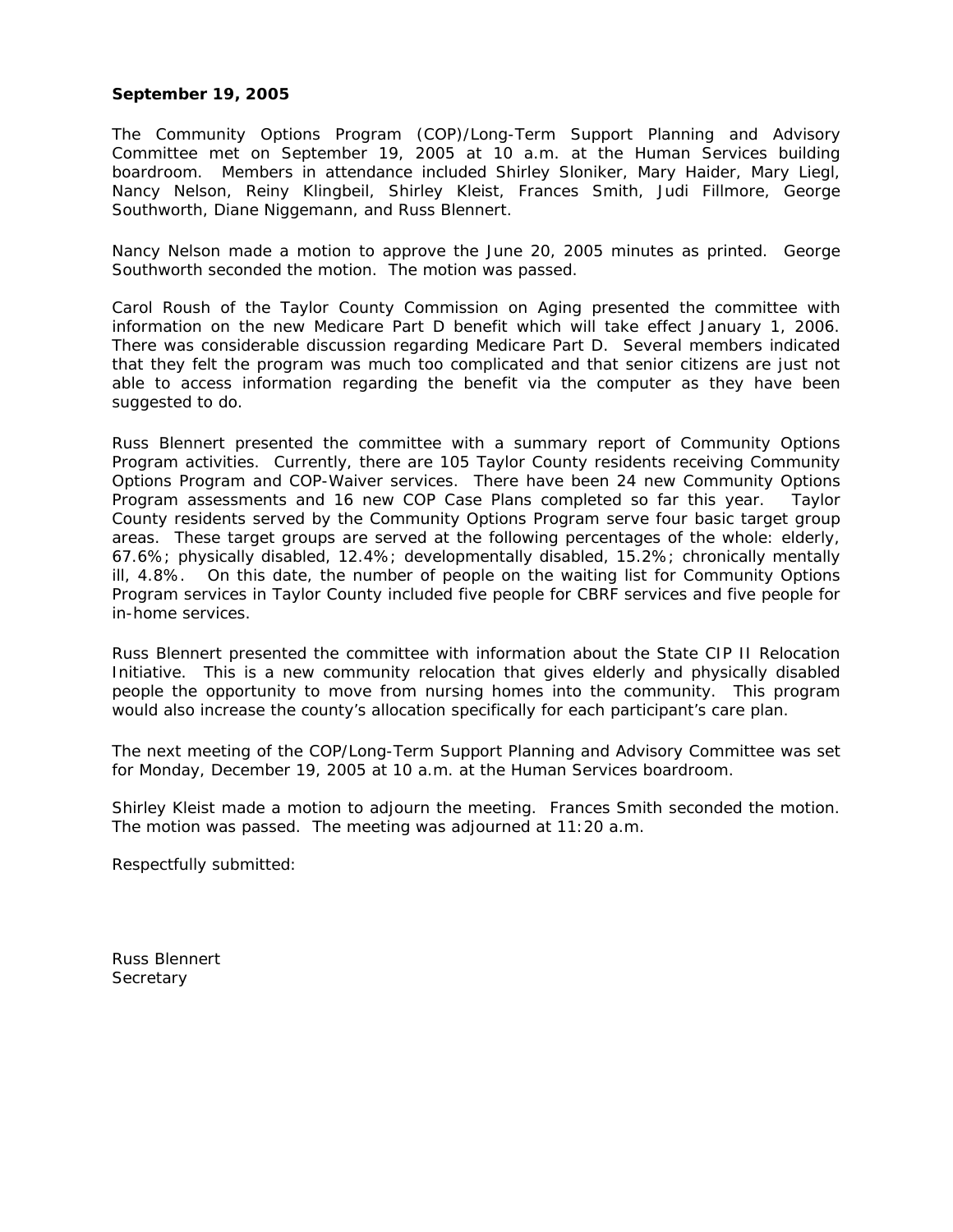## **June 20, 2005**

The Community Options Program (COP)/Long-Term Support Planning and Advisory Committee met on June 20, 2005 at 10 a.m. at the Human Services building boardroom. Members in attendance included Shirley Sloniker, Frances Smith, Elaine Paulson, Mary Haider, Diane Niggemann, Shirley Kleist, George Southworth, Reiny Klingbeil, Judi Fillmore, Ingrid Purvis, Nancy Doberstein, and Russ Blennert.

Shirley Kleist made a motion to approve the March 21, 2005 minutes as printed. Frances Smith seconded the motion. The motion was passed.

Russ Blennert presented the committee with various options for using 2004 COP carryover money into 2005. Nancy Doberstein made a motion to utilize the \$6,430 in COP carryover funds from the year 2004 to the year 2005 to be used for client services. Frances Smith seconded the motion. The motion was passed.

Russ Blennert presented the committee with a summary report of Community Options Program activities as of this date. This report indicates that there are currently 108 people receiving Community Options Program and COP-Waiver services in Taylor County. The number of 2005 Community Options Program assessments that have been completed so far has been 18. The number of new COP Case Plans for 2005 would be 14. This report also indicates the target groups for Long-Term Support services are served at the following percentages: elderly, 67.6%; physically disabled, 13%; developmentally disabled, 14.8%; chronically mentally ill, 4.6%. This report also shows at the present time there are five people on the Community Options Program waiting list for CBRF funding.

The committee discussed various provisions of the upcoming State Biennium Budget that would affect Long-Term Support services. The proposed budget includes some 1440 additional CIP II nursing home slots state-wide that may be available for counties to relocate elderly people from nursing homes into the community. Additional budget items that may impact on Long-Term Support services are the proposed development of additional aging and disability resource centers in various counties and also the elimination of the requirement in Long-Term Support for a CBRF pre-admission assessment. There was general discussion among committee members regarding the change in Long-Term Support services in the state, the State's motivation for change, and the county's future involvement.

The next meeting of the COP/Long-Term Support Planning and Advisory Committee was set for Monday, September 19, 2005 at 10 a.m. at the Human Services boardroom.

George Southworth made a motion to adjourn the meeting. Shirley Kleist seconded the motion. The motion was passed. The meeting was adjourned at 11 a.m.

Respectfully submitted: Russ Blennert Secretary